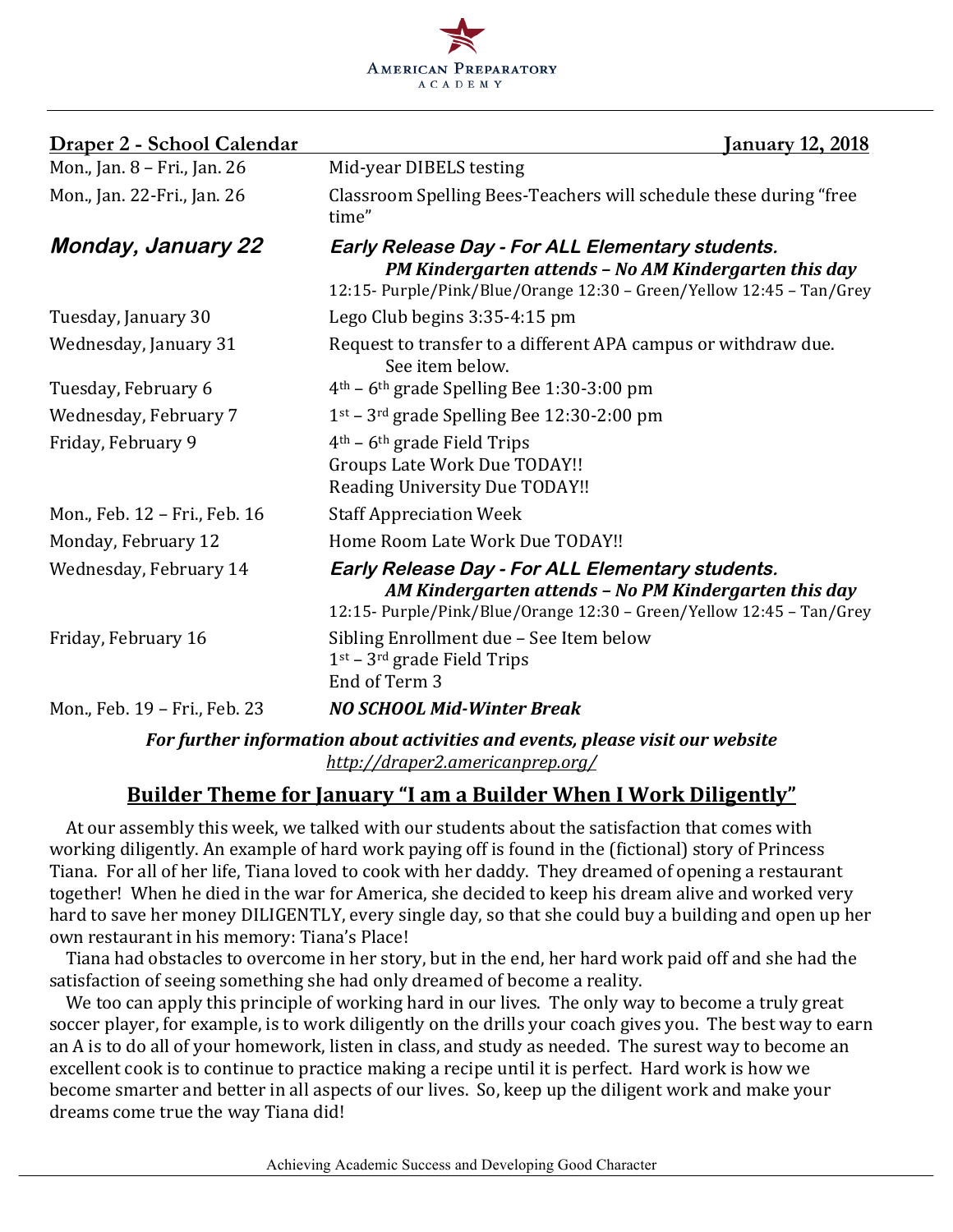

## **Field Trip Donations**

This year we would like for our students to ride busses for their field trips. Our elementary students, grades 1st through 6th, take 2 field trips per year. They are coming up very quickly!! Lower field trips - Friday, February 16<sup>th</sup> and Friday, May 18<sup>th</sup>.

Upper field trips - Friday, February 9th and Friday, May 11th.

Kindergarten will go to the zoo for their end of year field trip. This trip has not yet been scheduled, we will let you know as soon as it is.

In order to be able to provide busses, we will need your kind donation of \$11.00 per field trip or, \$22.00 per year. This service will provide a safety factor that we have not been able to provide in the past. Friends of APA (American Preparatory Education Foundation), is graciously heading up this campaign.

#### Go to the link below to make your online donation **https://www.americanprepfoundation.org/programs**

If you would prefer to send in a check, make it out to APEF.

Also, if you are able to donate a little bit more, for our families who may not be able to afford this extra cost in their budget, please feel free to do so.

## **Flu Season Reminder**

Just a reminder about expectations regarding sick students. If your student has a fever or is vomiting, they are not to attend school. The CDC recommends that children be free of fever for at least 24 hours before returning to school. Flu season is especially bad this year. Keeping sick children home from school helps slow the spread of disease. Hand hygiene is the number one way of preventing the transmission of disease. Please do your part to keep all our students healthy. Thank vou.

### **Substitute Training**

Want to learn more about American Prep, our curriculum and methods? Want to be involved at the school and get paid at the same time? Come be a substitute for us! We will be starting a substitute training on Wednesday, January 31st from 8:20 am  $-$  10:00 a.m. Substitute training will be 3 consecutive days. If you are interested in coming to our substitute training, please email Lindsay Campbell at lindsay.campbell@apamail.org.

## **Volunteer Opportunity!!**

We love and need our APA volunteers! If you have not been in to help this year (or you have and want to be more involved) please come into the school and volunteer! There are jobs in your students' classrooms, in the office, and all throughout the school that we need our volunteers to help us with!

There are lots of ways to help:

- 1. Stop by the school and we will put you to work!
- 2. Email your students teacher and find out how you can help.
- 3. Email the elementary director, lindsay.campbell@apamail.org, to head up a specific task.

There are opportunities for EVERYONE to volunteer! See you at school!

## **Sibling Enrollment**

It is time to begin enrolling our siblings for the upcoming  $2018/2019$  school year. If your student(s) have a **sibling** that will turn 5 before September 1<sup>st</sup>, or if you would like an older sibling to come to APA, please go to the link below and register your sibling. This application is for SIBLINGS ONLY of *students currently attending one of our American Prep schools. Not, cousins, neighbors etc.*  https://goo.gl/forms/GtxugbiplHkvHCEf2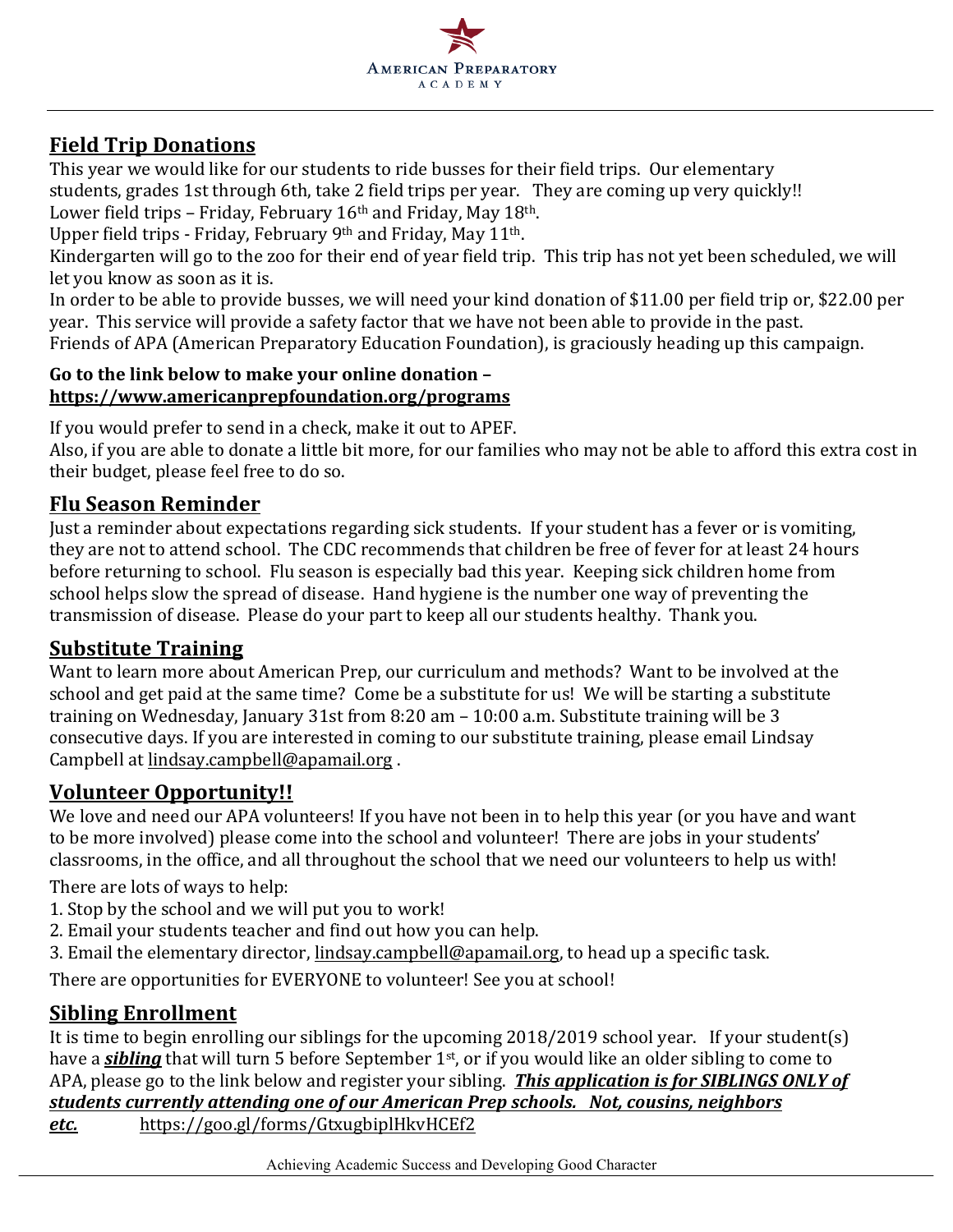

The deadline for this application is Friday, February  $16<sup>th</sup>$ .

### **Request a Transfer or Withdraw your student for 2018-2019**

If you would like to transfer your student to a different APA campus or withdraw your student(s) at the end of this school year, please use the link below -

#### https://goo.gl/forms/fH3HhbAHgNdXDJEX2

### **Elementary Lego Club begins on Tuesday, January 30th**

The Lego Club's prediction for  $2018$ ... lots of GREAT building!!! We hope your student can join in!!! Here are the details you need to know:

**NEW END TIME:** 4:15 PM (starts at 3:35 dismissal...we found students were very restless from 4:15-4:30 so shortened it a bit for this term)

**Dates:** The dates for Spring 2018 are: 1/30, 2/13 & 27, 3/13 & 27, 4/10 & 24 and 5/8 & 22. **Cost:** If you paid for your students last term, we ask for you to contribute one Lego minifigure for participation this term (new or used). If you have not paid yet, the cost for families is \$15 for your first student and \$10 for all others. Checks are preferred and should be made out to "Friends of APA" **Permission slip:** All students must have a signed permission slip on record (this is good for the whole school year). One is attached to this email.

**Pick up reminder:** Regardless of carpool pickup location, pickup for Lego club is on the east side of the building for all students. Also, all our Lego club help is volunteer. Please respect their time by being at school promptly at 4:15 for pickup.

**Volunteer opportunities/Parent Hours:** We have close to 150 students at Lego club each time and so adult help is vital. Let Mr Phinney (kphinney@apamail.org) know if you would like to volunteer. He will add you to the volunteer email list and send you a link to the volunteer spreadsheet to sign up for a slot.

# *FSO Happenings*

### **Staff Appreciation Week**

We are proud to announce the theme for our 2018 Staff Appreciation Week. It is "**Once Upon a Time.....**" and coincides with Valentine week so there will be much love and many hearts to go with the fairy tales. We've been grateful for the outpouring of so many volunteers to help so far this year. The following sign up links are just the first to open up specific items/tasks to help our WONDERFUL staff know how much we appreciate them. We'd love each and every family to find a way to make this a special week for our "storybook" staff!

Door Decorating Sign Up: http://www.signupgenius.com/go/20f054faeaf2ea3f58-staff1

Mailbox Treat Sign Up: http://www.signupgenius.com/go/4090a45abac23a1ff2-staff2

Daily Snacks for Break Room Sign Up: http://www.signupgenius.com/go/4090a45abac23a1ff2-staff3

## **Got Hours??**

Check out the FSO Bulletin Board just outside the Multi-Purpose Room. We love recognizing our amazing parent volunteers! Submit your hours to volunteerdraper2@apamail.org. We would love to see your name there too!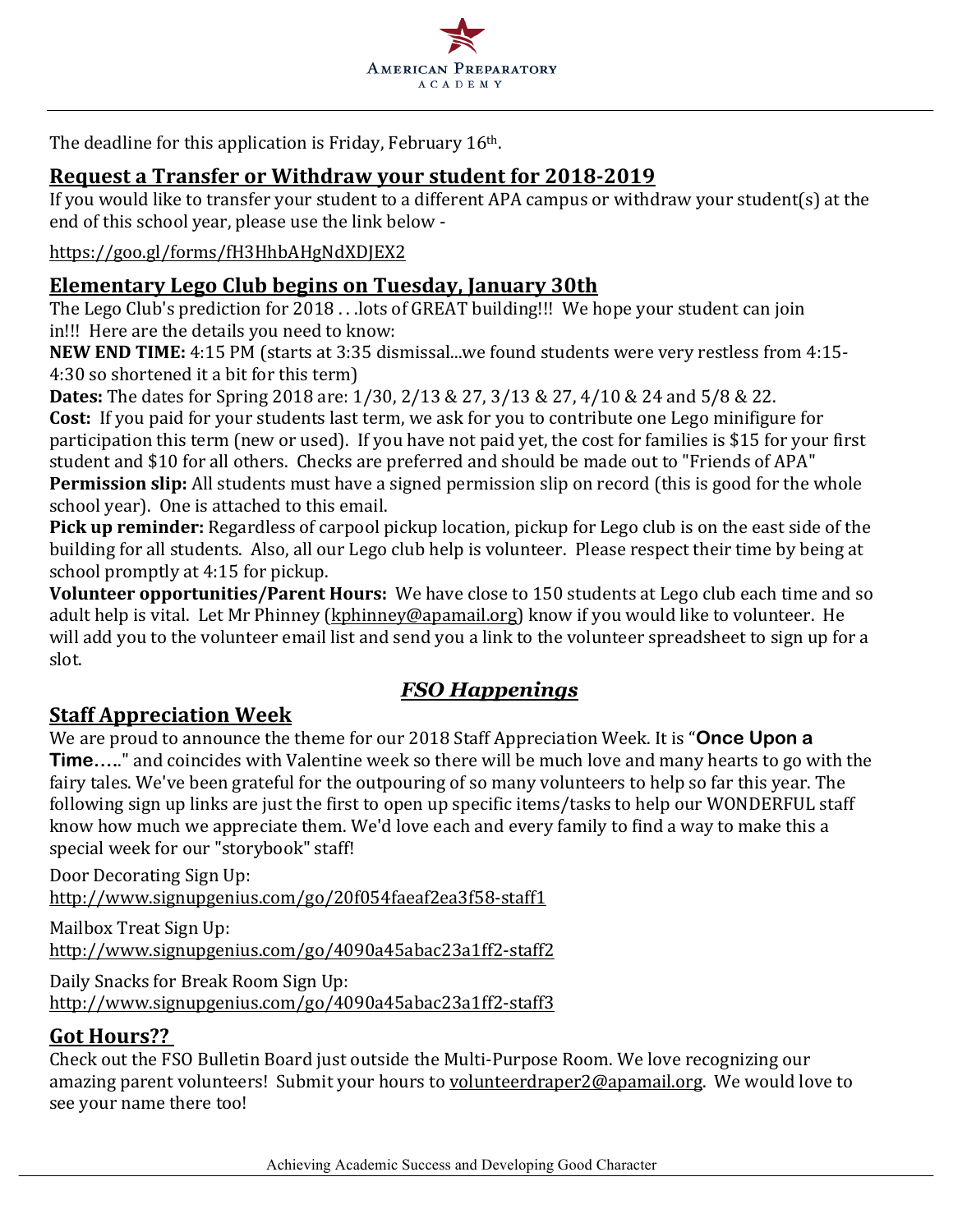

## **YEARBOOK 2017/2018!!**

We are pleased to announce that we will have a 2017/2018 yearbook!! Our wonderful Yearbook committee, Marion Minson, Jori Thomas and Mandy Brown are diligently working toward making a beautiful book to hold all of this year's memories for our students.

Our yearbook is planned to include all color pages and a sturdy soft cover. If you would like to order a hard cover, there will be a minimal additional cost.

**Standard Yearbook Pricing – Before 2/16/18**

Soft Cover - \$12.00 Hard Cover - \$16.00 **Yearbook Pricing – After 2/16/18 & before 4/16/18 (Last date orders will be accepted.)** Soft Cover - \$15.00 Hard Cover - \$20.00

#### **Order** online at **YBPay.lifetouch.com** with the Yearbook ID code: 13453318

## **Pictures For The Yearbook**

Do you have pictures you would like to have considered for our Yearbook? If so, please send them to the following email address and our Yearbook committee will look at them to possibly add to our Yearbook. d2yearbook@apamail.org

## **<u>Our Families Conquered the Friends of APA Holiday Giving Campaign</u>**

In a short two-week time period in December, you helped us raise \$9,617.57 for our staff appreciation fund! Every one of our 700+ staff members received a bonus. Simply put, if it weren't for our faithful APA families, we wouldn't advance our commitment to pay our teachers and staff at a level equal to the value that they provide to our students.

How can you reward our super star staff for all they do for your children year-round? Please consider making a monthly donation as a member of the Builders Club. 100% of these funds are used to build our staff appreciation fund and bolster our ability to acquire matching donations from corporate and community organizations. Thank you!

With heartfelt thanks, we express our gratitude to the many staff and volunteers who helped with this campaign - Candy Friedli, Constance Falatea, Michelle Goudge, Michelle McMahon, Emily Peery, and our parent volunteers in the office. You are all worth your weight in chocolate because we couldn't have done it without you!

## **Carpool Corner**

Please, please do not turn left into our driveway during peak carpool times of 7:30-8:15 am and 3:00-4:00/2:00-3:00 pm. Turning left creates a dangerous situation and could result in a ticket if you try and butt your way into traffic coming from the north. A "failure to yield ticket" incurs a \$120 fine and could result in a collision. The best place to turn around is on River Chapel Road north of our neighborhood. Thank you for your cooperation.

### **Books**

Unfortunately, sometimes our students' textbooks and library books get lost or damaged. We are diligent in collecting lost/damaged book fees so we can purchase those replacements for our students to use. We are not able to accept replacement books provided by parents but have different options to